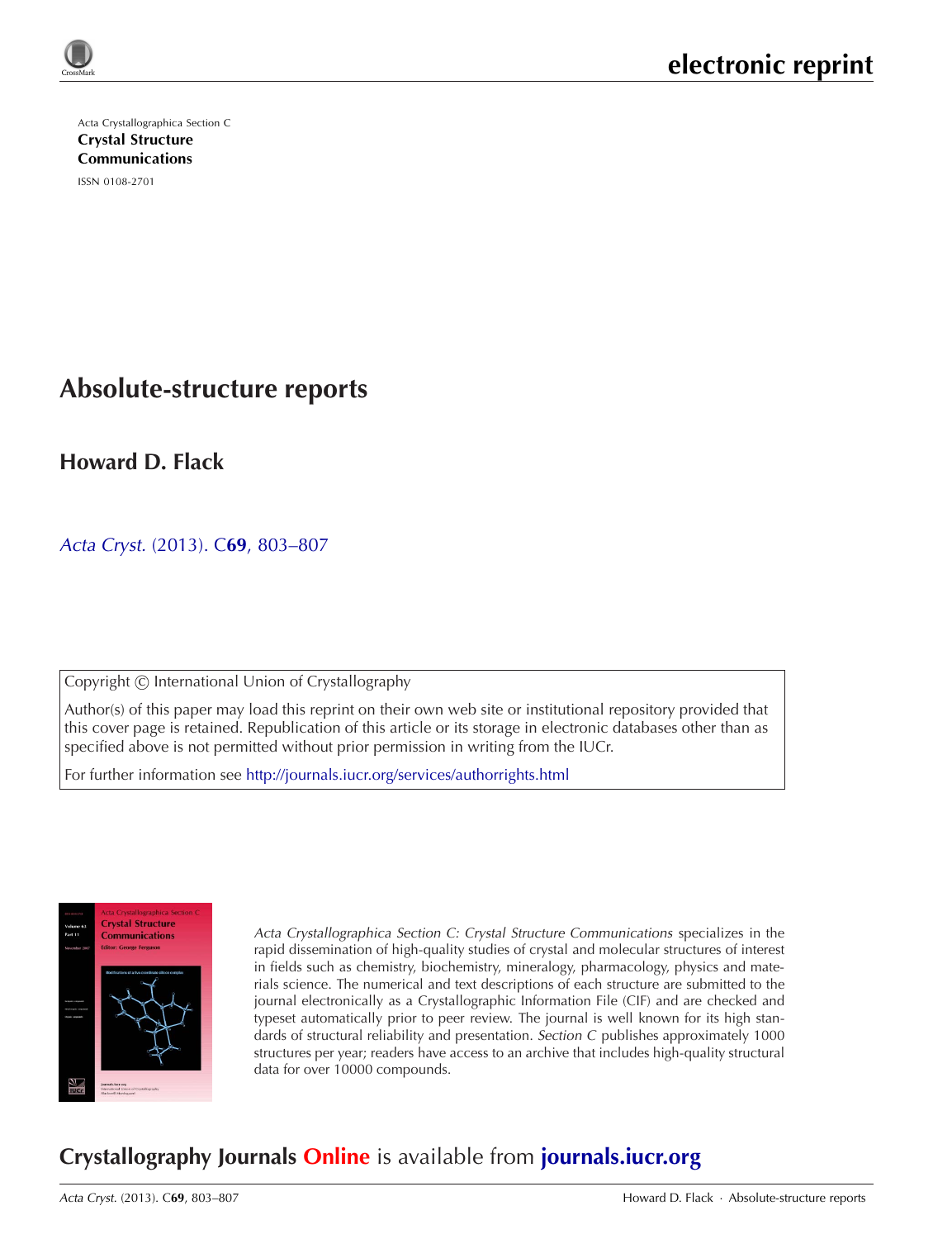Acta Crystallographica Section C Crystal Structure Communications

ISSN 0108-2701

## Absolute-structure reports

Howard D. Flack

Chimie minérale, analytique et appliquée, University of Geneva, Geneva, Switzerland Correspondence e-mail: crystal@flack.ch

Received 13 May 2013 Accepted 29 May 2013

All the 139 noncentrosymmetric crystal structures published in Acta Crystallographica Section C between January 2011 and November 2012 inclusive have been used as the basis of a detailed study of the reporting of absolute structure. These structure determinations cover a wide range of space groups, chemical composition and resonant-scattering contribution. Defining  $A$  and  $D$  as the average and difference of the intensities of Friedel opposites, their level of fit has been examined using 2AD and selected-D plots. It was found, regardless of the expected resonant-scattering contribution to Friedel opposites, that the Friedel-difference intensities are often dominated by random uncertainty and systematic error. An analysis of data collection strategy is provided. It is found that crystal-structure determinations resulting in a Flack parameter close to 0.5 may not necessarily be from crystals twinned by inversion. Friedif<sub>stat</sub> is shown to be a robust estimator of the resonant-scattering contribution to Friedel opposites, very little affected by the particular space group of a structure nor by the occupation of special positions. There is considerable confusion in the text of papers presenting achiral noncentrosymmetric crystal structures. Recommendations are provided for the optimal way of treating noncentrosymmetric crystal structures for which the experimenter has no interest in determining the absolute structure.

Keywords: absolute structure; Flack parameter; noncentrosymmetric structure.

## 1. Introduction

Acta Crystallographica Section C has recently published its second special virtual issue which is devoted to the topic of absolute structure (http://journals.iucr.org/special\_issues/2012/ absolutestructure). The current author wrote the editorial for this special issue (Flack, 2012). All 139 noncentrosymmetric crystal structures published in the special virtual issue of Acta Crystallographica Section C coming from publications between January 2011 and November 2012 inclusive were studied. The current note reports the findings of a systematic survey of these noncentrosymmetric crystal-structure deter-

minations and comments on how these may be better understood and improved.

## 2. Data mining

For each publication, the material comprises the paper itself and the all-important supplementary files containing the data measurement and structural information, and the observed and model diffraction intensities. The text of each paper was read with attention.

As it is of particular interest to determine the degree of fit between the observed intensities and those calculated from the solved structure, the previous work of Flack *et al.* (2011) and Parsons et al. (2012) was followed by plotting  $2A<sub>obs</sub>$ against  $2A_{\text{model}}$  and  $D_{\text{obs}}$  against  $D_{\text{model}}$  on the same  $2AD$ graph.  $A(hkl)$  and  $D(hkl)$  are, respectively, the average and the difference of the intensities of Friedel opposites (hkl and  $\vec{h}\vec{k}$ ;  $A(hkl) = \frac{1}{2}[[F(hkl)]^2 + [F(\vec{h}\vec{k}$ ]<sup>2</sup>] and  $D(hkl) = [F(hkl)]^2 -$ <br> $[F(\vec{h}\vec{k}$ ]<sup>2</sup> Subscript 'obs' refers to the observed values and  $|F(\vec{h}\vec{k})|^2$ . Subscript 'obs' refers to the observed values and 'model' refers to a crystal structure model allowing for twin-'model' refers to a crystal structure model allowing for twinning by inversion. The 2AD graphs are constructed to cover the full range of the values of  $D_{obs}$  in a data set, with both axes extending over the same range of values. A good fit between  $2A_{\text{obs}}$  and  $2A_{\text{model}}$ , and  $D_{\text{obs}}$  and  $D_{\text{model}}$  shows up as a distribution of data points spread around the straight line of slope 1 passing through the origin. In order to prepare the 2AD plots and the various statistical descriptors, the intensity data of each structure were separated into three classes of reflections: (p) pairs of Friedel opposites of acentric reflections, (a) unpaired acentric reflections and (c) centric reflections. This classification is dependent on the point group of the crystal structure and relevant values are presented in Table 1 of Shmueli & Flack (2009). Plots of selected  $D$  values were also prepared. These contain  $D_{obs}D_{single}$  data points, where 'single' refers to a structure model for a single crystal without twinning by inversion. The criteria for the selection of data points for these plots are described in general terms in Parsons et al. (2013). The range of  $D_{obs}$  and  $D_{single}$  values was limited to 20– 30% larger than  $|D_{single}|_{max}$ . Data points were also limited by their  $A_{obs}$  value, by taking only those points for which either  $A_{\text{obs}} > 10\% A_{\text{max}}$  or  $A_{\text{obs}} > 1\% A_{\text{max}}$ . In these selected D plots, for the ideal case of no random uncertainty and no systematic error in the  $D_{obs}$  values, a single crystal in the orientation of the model will show a straight line of points passing through the origin with a slope of +1. If the model is inverted, the slope will be  $-1$ . A crystal twinned by inversion in a proportion of 50:50 will show a line of slope 0. Random uncertainty and systematic error in  $D_{obs}$  will cause scatter of the data points about these ideal situations.

Four Friedif values were calculated for those data sets containing the necessary information. Friedif quantifies the ratio of the root-mean-square Friedel difference to the Friedel average, and is dependent on the contribution of resonant scattering to the diffraction intensities at the wavelength of measurement. Friedif<sub>stat</sub> is a theoretical value based on statistical considerations and is calculated from the chemical composition of the compound and the wavelength of the X-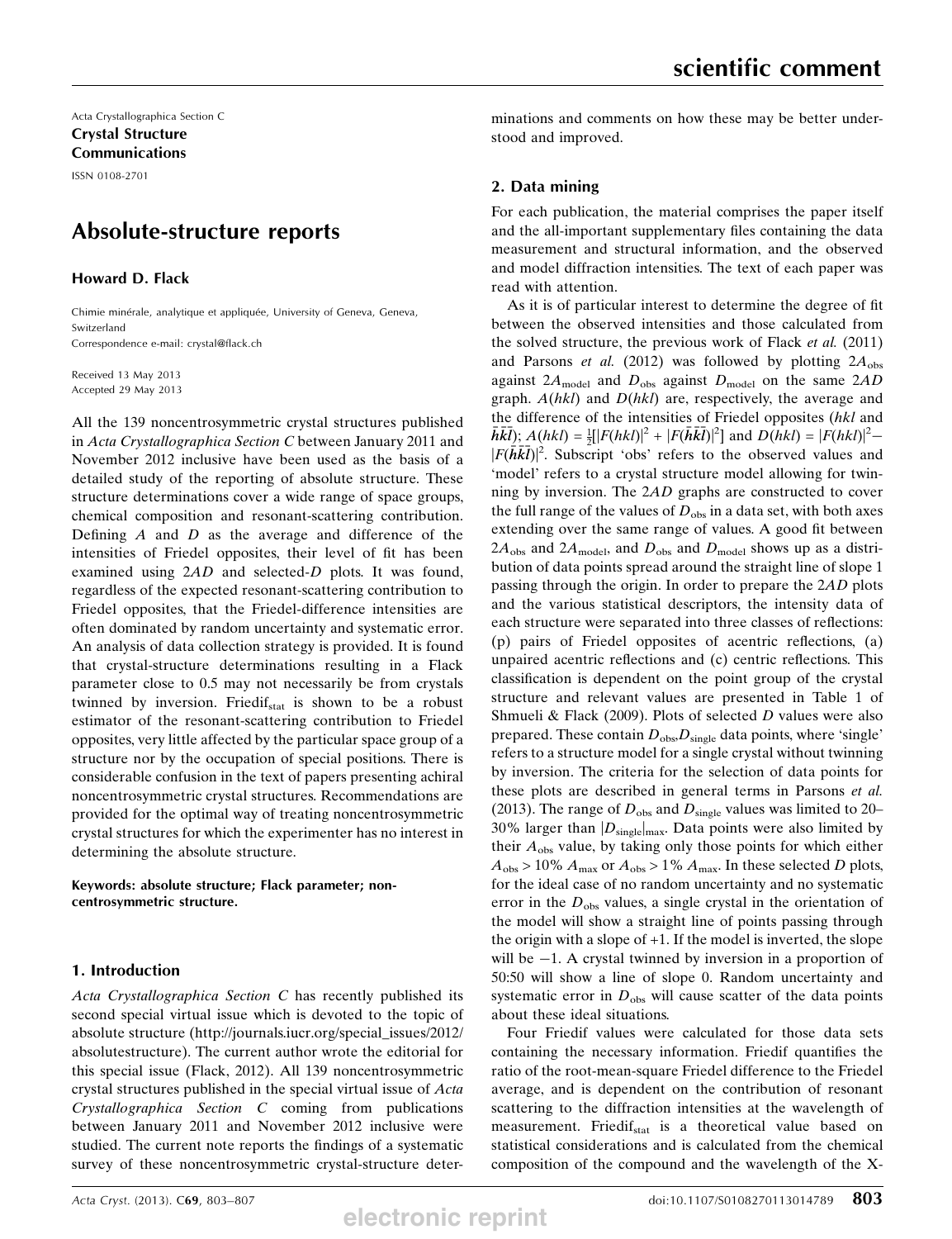radiation. It is defined in Flack & Shmueli (2007), Shmueli et al. (2008), Shmueli & Flack (2009) and Flack et al. (2011). Friedif<sub>obs</sub> is derived from the  $A_{obs}$  and  $D_{obs}$  values. As A and D have different dependencies on  $sin(\theta)/\lambda$ , a specialized normalization technique needs to be applied (Parsons et al., 2012). Friedif $_{\text{model}}$  and Friedif $_{\text{single}}$  are derived from the calculated  $|F|^2$  in the data sets. The subscripts 'model' and<br>'single' are defined above 'single' are defined above.

Table 1 in the Supplementary materials gives relevant statistics on the structures. The spreadsheet from which Table 1 was prepared is available at http://crystal.flack.ch/ACVirtual2012.xlsx.



## Figure 1

2AD plots for gz $3201$  in (a) and fa $3274$  in (b). Both gz $3201$  and fa $3274$ have Friedif<sub>stat</sub>  $\simeq$  470. gz3201 shows a good fit of  $D_{obs}$  to  $D_{model}$ , whereas for fa3274 the  $D_{obs}$  are dominated by random uncertainties and systematic errors.

Each paper is identified by its Acta Cryst. C Co-editor code, comprising two alphabetic characters followed by a 4-digit integer. If there is only one noncentrosymmetric structure presented in a paper, the structure itself is also identified by its Co-editor code. For papers containing several noncentrosymmetric structures, each Co-editor code is augmented by the structure label used in the paper, e.g. em3048IIIa. Table 1 presents the following information: co-editor code, space group,  $Z'$  (the number of molecules in the asymmetric unit), Flack  $x(u)$  parameter (Flack, 1983),  $R_{|F|^2} > \frac{2u(|F|^2)}{2}$ ,  $R_A$  (a conventional R factor on all A),  $R_B$  (a conventional R factor conventional R factor on all A),  $R_D$  (a conventional R factor on all  $D$ ),  $R_{\text{Aweak}}$  (a conventional R factor on reflections with  $A_{obs}$  <  $|D_{obs}|_{max}$ ),  $N_p$  (number of Friedel pairs of acentric reflections),  $N_a$  (number of unpaired acentric reflections),  $N_c$ (number of centric reflections), Friedif<sub>stat</sub>, Friedif<sub>obs</sub>, Frie $diff_{model}$ , Friedif<sub>single</sub>, category and literature reference with its clickable doi. The category describes the fit of  $D_{obs}$  to  $D_{model}$  in three classes: in category 1 there is a good fit, in category 3 there is no fit, and category 2 describes intermediate cases. The 2AD and selected-D plots are also available in the Supplementary materials.

## 3. Analysis

The 139 crystal structures in this survey cover a wide range of space groups, chemical composition and resonant-scattering contribution. Friedi $f_{\text{stat}}$  values range from 3 to 1386. There are five structures in the triclinic family (*i.e.* space group  $P1$ ), plenty in the monoclinic and orthorhombic families, seven in the tetragonal, six in the hexagonal and one in the cubic families.

For some compounds, the intensity data were not suitable for producing  $2AD$  and selected-D plots. In the main these were compounds with a low value of Friedi $f_{\text{stat}}$  for which the Friedel opposites had been merged and averaged before the final refinement. Due to the overlap of Friedel opposites in a powder diffraction experiment, it is not possible to produce  $2AD$  and selected  $D$  plots from these; there were four such cases. The intensity data of eg3082 (Haghjoo et al., 2012) had a data manipulation or software error. The data had clearly been merged and averaged in point group 2 rather than the m appropriate to its space group, Cc. For the remaining 97 crystal structures, 2AD and selected D plots were prepared. The reader is strongly advised to examine these 2AD and selected D plots to come to one's own opinion on what has been achieved in these crystal structure analyses as concerns absolute-structure determination.

The  $2A_{\text{obs}}2A_{\text{model}}$  data points of all compounds are distributed about a straight line of slope 1 passing near to the origin. There is thus a good or excellent fit between  $2A<sub>obs</sub>$  and  $2A_{\text{models}}$ 

Many of the determinations, especially those with a low value of Friedif<sub>stat</sub>, show that the  $D_{obs}D_{model}$  data points do not follow any discernible straight line of slope 1 passing through the origin, but are distributed about the straight line with  $D_{\text{model}} = 0$ . There is thus no indication of any observed resonant-scattering contribution to the Friedel differences.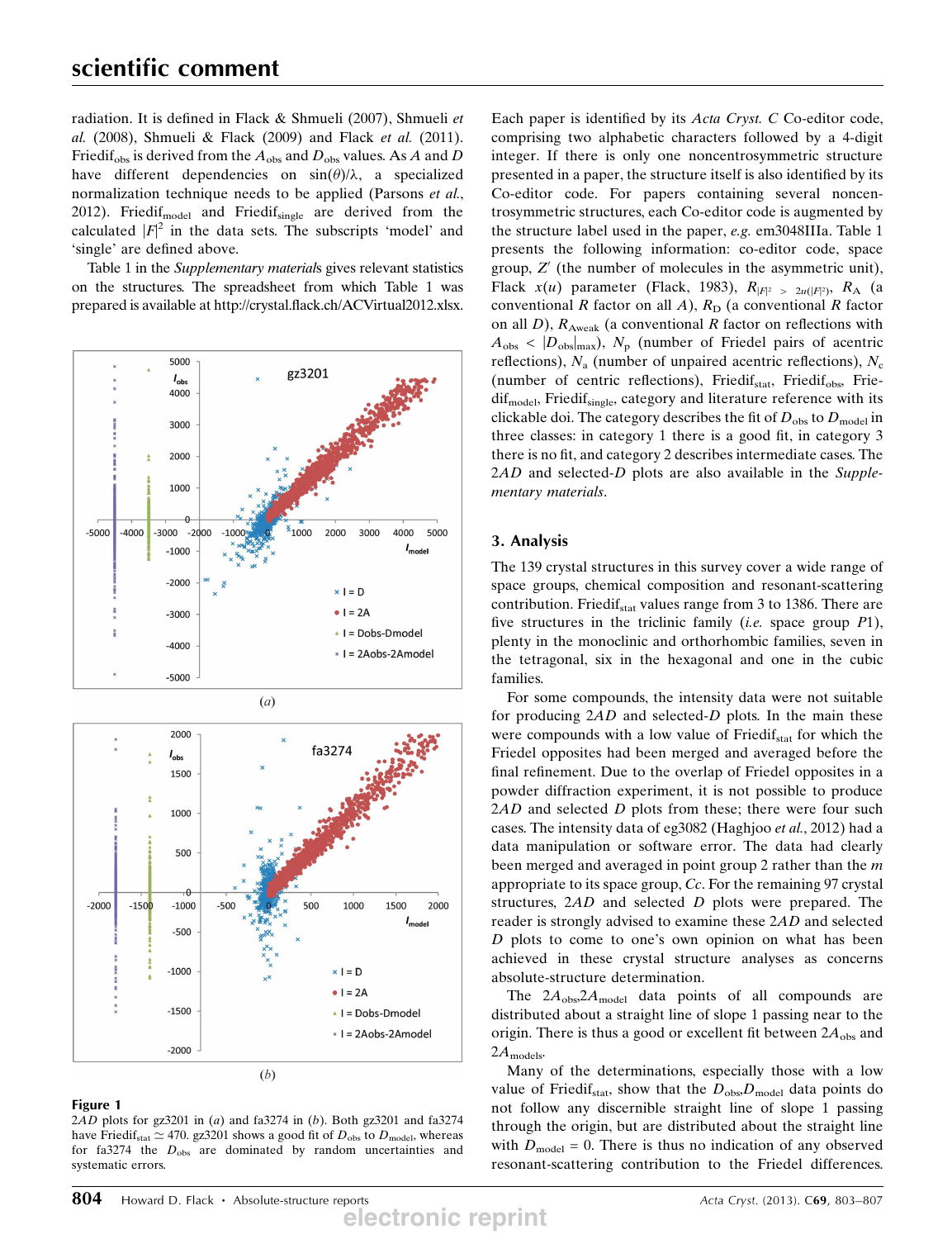This effect is interpreted as being due to the intensity data being dominated by random uncertainties and systematic errors. In the structure analyses studied here, the first sign of any visible resonant-scattering effect in the observed intensity data occurs at Friedif<sub>stat</sub>  $\simeq$  70. There is thus a vast area for improvement in data measurement and correction techniques.

With values of Friedif<sub>stat</sub> larger than 400, crystal structures are approached with high symmetry *(i.e.* the tetragonal, hexagonal and cubic families) for which, in general, the  $D_{obs}D_{model}$  data points very clearly follow a straight line of slope 1 passing through the origin. The 2AD plot of gz3201 (Falvello et al., 2011) presented in Fig.  $1(a)$  is for a compound with Friedif<sub>stat</sub>  $\simeq$  470 (incidentally, one observes that the  $2A<sub>obs</sub>2A<sub>model</sub>$  data points do not appear to pass through the origin). Clearly the data points for gz3201 follow a straight line of slope 1 passing through the origin. However, a high value of Friedif<sub>stat</sub> does not guarantee an ideal distribution of the  $D_{\rm obs}D_{\rm model}$  data points, as can be seen in Fig. 1(b) showing the <sup>2</sup>AD plot of fa3274 (de Candia et al., 2012) which is a compound also with Friedif<sub>stat</sub>  $\simeq$  470. For fa3274, the data points are clustered around the straight line  $D_{\text{model}} = 0$ , indicating no observable resonant-scattering signal. Moreover, compounds with lower values of Friedi $f_{stat}$  can give excellent 2AD plots, see for example compound sk3422III (Fábry et al., 2012) which has a medium value of Friedif<sub>stat</sub> of 328. The problem of poor 2AD plots is entirely one of data measurement and treatment. For gz3201, Falvello et al. (2011) have undertaken their experimentation with success whereas for fa3274, de Candia et al. (2012) have produced intensity data for which the  $D_{obs}$  are dominated by random uncertainty and systematic error.

The lowest value of  $R<sub>D</sub>$ , a conventional R factor on the D values, in these data sets is 28.5% for structure lg3086I (Guesmi & Driss, 2012). This is the best that has been seen to date.

The compounds fa3259 (Waltenberger et al., 2011; Friedif<sub>stat</sub> = 36) and bm3104III (Frampton *et al.*, 2011; Frie $diff_{stat}$  = 22) are examples of careful work from the user community in pharmacy. Their compounds contain only light atoms and the interest was to determine the absolute configuration of the molecule through the determination of the absolute structure of the crystal. The authors are well informed and have followed all of the standard recommendations to achieve a reliable result. Cu  $K\alpha$  radiation was chosen, a full sphere of intensity data was measured, the data were measured at low temperature, the absolute-structure determination was undertaken by determining the usual absolute-structure parameter (Flack, 1983) and other advanced indicators relying on Bayesian statistics (Hooft *et al.*, 2008). It seems entirely justified to say that they have followed all of the recommendations of the crystallographic community and obtained a satisfactory result. Sadly, the 2AD and selected D plots of these two crystal structure determinations, available in the Supplementary materials, tell a different story. The  $D_{\rm obs}D_{\rm model}$  data points are grouped around the straight line of  $D_{\text{model}} = 0$  and the range of  $|D_{obs}|$  is much larger than that of  $|D_{\text{model}}|$ . This behaviour is indicative of  $D_{obs}$  values which are dominated by random uncertainty and systematic error and for which the resonant-scattering signal is either very weak or non-existent.

It would seem helpful to make some general remarks on authors' comprehension of the subject area of absolute structure and absolute configuration. There is a deep rift between the understanding and comments on the subject between:

(i) chiral (necessarily noncentrosymmetric) crystal structures and the deduction of the absolute configuration of molecules: this is of a high level,

(ii) achiral noncentrosymmetric crystal structures where there are many infidelities in the texts  $(e.g., the authors state)$ that they have determined the absolute configuration of the molecules in such a crystal structure). This is a problem that writers of textbooks on crystallography and organizers of schools on crystallography need to address.

A short analysis of the data collection strategies was also undertaken. For each data set, counts of the number of paired acentric, unpaired acentric and centric reflections were available. The proportion of centric reflections is out of the control of the experimenter and is dictated by the symmetry of the crystal and the cell dimensions. However, the ratio of unpaired acentric to all acentric reflections (paired and unpaired) is under experimental control and is of great importance for undertaking an analysis of the structure determination in terms of A and D, since the latter values cannot be calculated for unpaired acentric reflections. One requires, for as many as possible of the acentric reflections, that both members of each Friedel pair be measured. It was found that 42% of the data sets had a ratio of unpaired acentric to all acentric reflections of 1% or less, for 65% this proportion was 5% or less. However, for 19% of the data sets, this proportion was 10% or more, rising to the record level of 93% in one case.

Crystals twinned by inversion in a 50:50 ratio have a Flack parameter of 0.5. Ideally, in the absence of random uncertainty and systematic error, their  $D_{obs}$  against  $D_{single}$  plot should show a line of data points with  $D_{obs} = 0$ . Consequently, the 12 structure analyses [gz3204 (Arlin et al., 2012), ku3043 (Cora et al., 2011), bi3018 (Zhai & Xu, 2011), sk3390 (Simmons et al., 2011), gg3263 (Szalda et al., 2012), fg3255 (Ojala et al., 2012), wq3017 (Zhong & Qian, 2012), tp3005 (Zhang et al., 2012), bm3112 (Cordes et al., 2011), fn3089 (Hendsbee et al., 2011), qs3001 (Pan et al., 2011) and ku3054 (Lukashuk et al., 2011); Friedif<sub>stat</sub> values in the range  $6-1386$ ] were examined, as these reported a value of the Flack parameter close to 0.5, i.e. 0.25 <  $x < 0.75$ . It is particularly in the selected D plot that one would hope to find a distribution of data points related to the ideal behaviour. However, in the data sets studied, with the possible exception of wq3017 and fn3089, this is not the case. The plots look more like  $D_{obs}$  values dominated by random uncertainty and systematic error. The evidence that the crystals are really twinned by inversion in a proportion close to 50:50 is very far from convincing. As stated in Parsons et al. (2012), the expected value of the Flack parameter for a data set of random  $D_{obs}$  values is 0.5. It is perhaps for this reason that the 12 sets examined here have a value close to 0.5.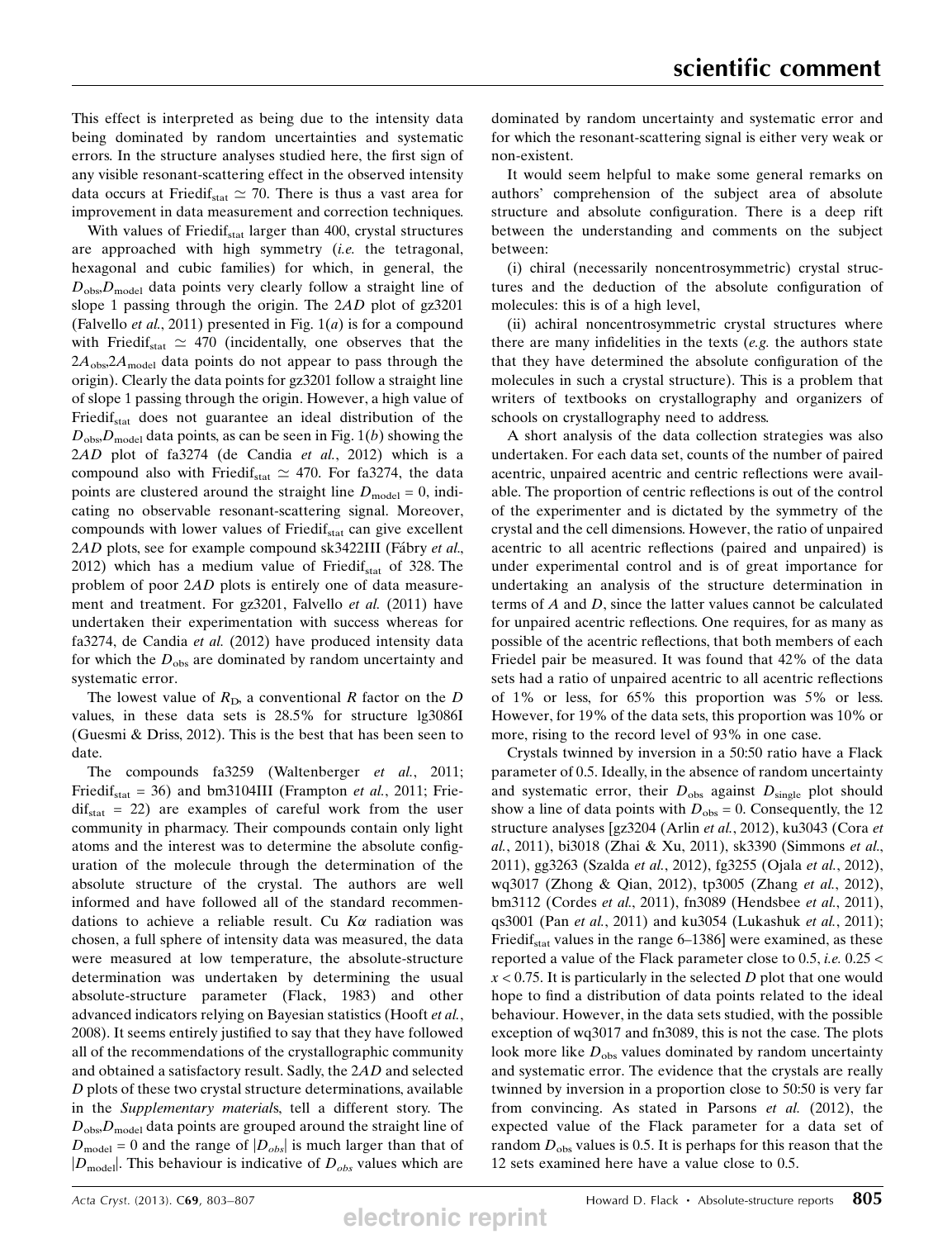The Friedif<sub>stat</sub> value derived and used by Flack  $\&$  Shmueli (2007), Shmueli et al. (2008), Shmueli & Flack (2009) and Flack et al. (2011) requires a fixed chemical composition of the crystal and a known wavelength of the X-radiation, and assumes a very large number of independent reflections, space group P1 and no atoms in special positions. Centrosymmetric substructures may be taken into account in some circumstances. Friedif<sub>single</sub> is taken from the model structure-factor amplitudes of the crystal structure which perhaps includes some atoms in special positions, a space group that is not necessarily P1 and a resolution of the data *(i.e.* the number of reflections) which is limited. In practice, Friedif<sub>stat</sub> is used as an estimate of Friedif<sub>single</sub> prior to structure solution. In Fig. 2, the plot of Friedif<sub>single</sub> against Friedif<sub>stat</sub> is shown for the data sets studied here. One sees that Friedif<sub>stat</sub> is indeed a robust estimate of Friedif<sub>single</sub>. Fig. 3 shows the plot of Friedif<sub>obs</sub> against Friedif<sub>stat</sub>. It tells a completely different story. Frequently the Friedif<sub>obs</sub> value is much larger than that of Friedif<sub>stat</sub>, indicating that Friedif<sub>obs</sub> is dominated by random uncertainty and systematic error.

## 4. Concluding remarks

In short, for the evaluation of absolute-structure determination, over the years there has been a heavy reliance on the statistics (values and standard uncertainties) of derived parameters or something equivalent, and little study of the fit of the model to the observed quantities. There has been little questioning of the quality of crystals, data collection and correction methodologies. The onus is on the crystallographers to reveal to advanced users how their data measurement and treatment may be improved.

The necessary procedure to undertake absolute-structure determination whereby one obtains a value of the Flack parameter with as small a standard uncertainty as possible was outlined in §5 of Parsons et al. (2013). However, no suggestions were given for the optimal treatment of a noncentrosymmetric crystal structure for which the experimenter has no interest in determining the absolute structure. The following points need to be taken into account for such a case:  $(a)$  the experimenter cannot be required to make measurements in which all Friedel opposites are measured;  $(b)$  from the results presented above, some experiments yield good results for systems with low Friedif<sub>stat</sub> and some yield poor results for systems with large Friedif<sub>stat</sub>, so the resonant-scattering contribution may or may not be visible in the intensity data;  $(c)$  it is inappropriate to require that Friedel opposites be averaged as the data set inevitably contains both pairs of Friedel opposites of acentric reflections and unpaired acentric reflections: on averaging the former provide a subset of the data corresponding to a Flack parameter of 0.5 and the latter a disjoint subset corresponding to the Flack parameter of the crystal. None of the existing software enables the two classes of reflections to be identified for the least-squares refinement.

Consequently, the most appropriate procedure for the optimal treatment of a noncentrosymmetric crystal structure for which the experimenter has no interest in determining the absolute structure is: (i) do not average Friedel opposites and do not classify the reflections into the paired acentric,



#### Figure 2

Plot of Friedif<sub>single</sub> against Friedif<sub>stat</sub> for the studied data sets. Friedif<sub>stat</sub> is shown to be a robust estimate of Friedif<sub>single</sub>



## Figure 3

Plot of Friedi $f_{obs}$  against Friedi $f_{stat}$  for the studied data sets. Friedi $f_{obs}$  is shown to be frequently dominated by random uncertainty and systematic error.